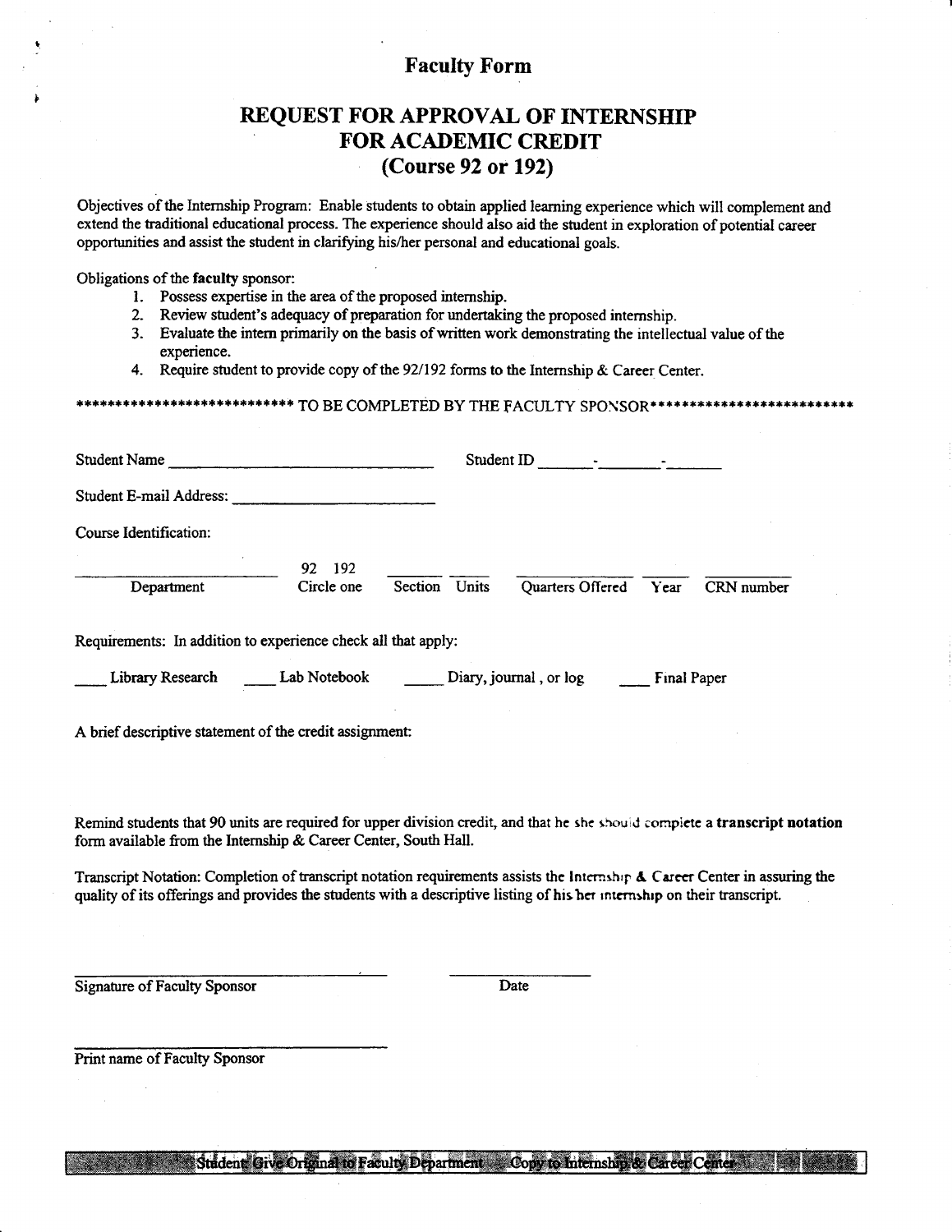#### **Student Form**

### REQUEST FOR APPROVAL OF INTERNSHIP **FOR ACADEMIC CREDIT** (Course 92 or 192)

Objectives of the Internship Program: Enable students to obtain applied learning experience which will complement and extend the traditional educational process. The experience should also aid the student in exploration of potential career opportunities and assist the student in clarifying his/her personal and educational goals.

Obligations of the student:

- 1. Submit a brief description of the proposed program including a statement of goals.
- 2. Demonstrate to the faculty sponsor adequate background to permit successful completion of the project.
- 3. Actively participate in the field experience at a level appropriate to the unit credit requested.
- 4. Fulfill all contractual obligations agreed upon with the faculty sponsor.

5. Provide a copy of all 92/192 forms to the Internship & Career Center.

|                                                                                               |                                                                      |  |  |  |                                                        |  | Academic Quarter: SSI SSII F W S Year: CRN#: CRN#: |  |
|-----------------------------------------------------------------------------------------------|----------------------------------------------------------------------|--|--|--|--------------------------------------------------------|--|----------------------------------------------------|--|
|                                                                                               |                                                                      |  |  |  |                                                        |  |                                                    |  |
|                                                                                               | Internship Site: Site Supervisor: Site Supervisor: Phone #: Phone #: |  |  |  |                                                        |  |                                                    |  |
| Student Name:                                                                                 |                                                                      |  |  |  |                                                        |  |                                                    |  |
|                                                                                               |                                                                      |  |  |  |                                                        |  |                                                    |  |
| E-mail: Major: Major:                                                                         |                                                                      |  |  |  |                                                        |  | Year in School:                                    |  |
| You must have completed 90 units to enroll in the upper division 192, otherwise enroll in 92. |                                                                      |  |  |  |                                                        |  |                                                    |  |
|                                                                                               |                                                                      |  |  |  | I am enrolling in: 92 __ 192 __ Units Requested: _____ |  |                                                    |  |

Title & Description of project (in conjunction with on site supervisor describe work to be undertaken, responsibilities/duties, and other requirements):

Goals (elaborate on reasons for taking this course and/or projected outcomes of this experience):

Oualifications (list specific courses and/or experiences that enable you to complete this special project):

Student: Give Original to Faculty Department Copy to Internsion & Career Center